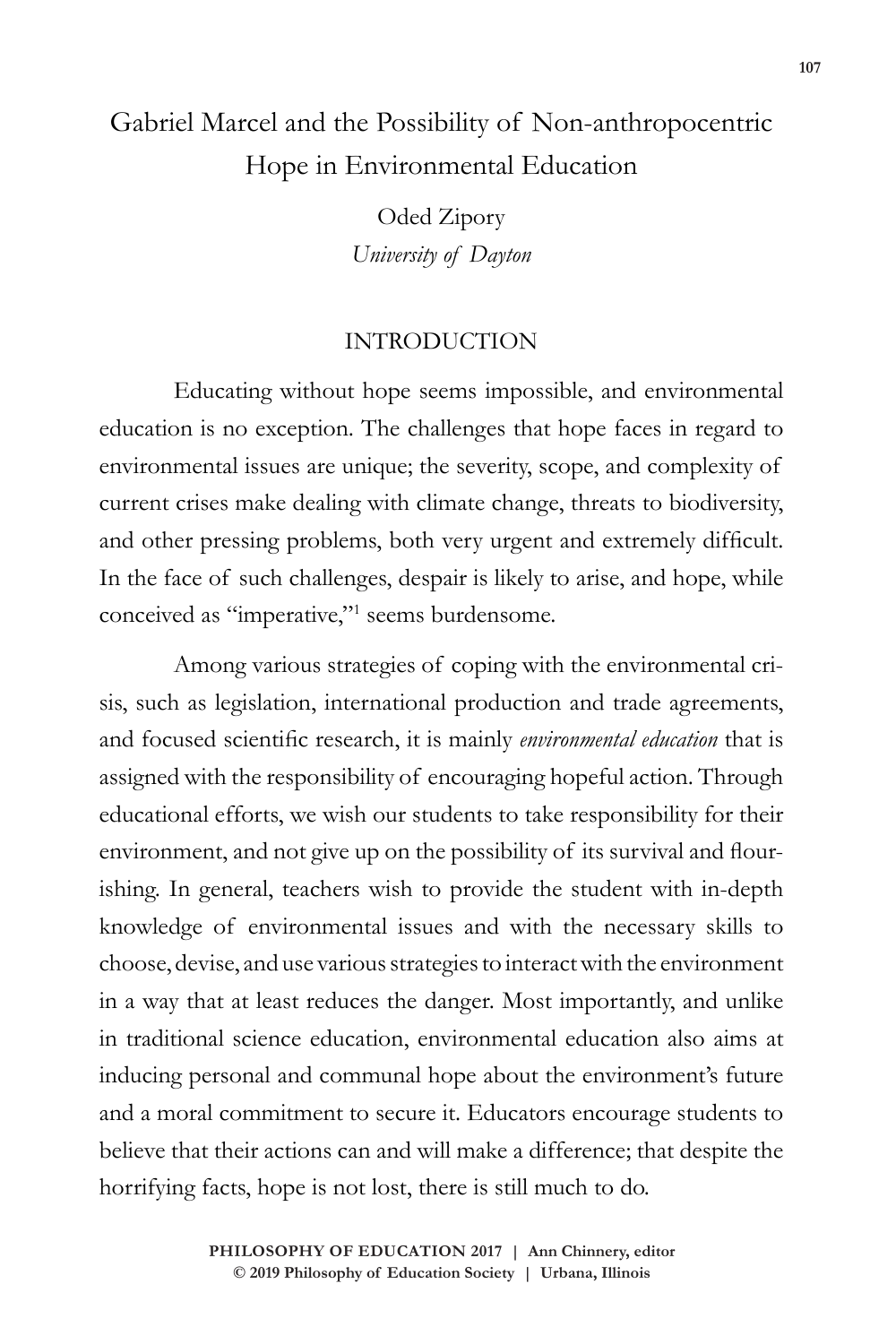However, hope in this difficult situation, necessary as it may be, is not flawless, and I believe it should not be taken as self-evident good. The questions we should ask are not only whether environmental educators succeed in this mission of inspiring hope in their students or how "effective" this hope is, but more importantly: What are the characteristics of this hope? What are its specific goals? What conception of nature-human relations is it based on? And ultimately, what are its possible drawbacks and faults?

In this essay I argue that the hope employed and celebrated by most projects of environmental education falls within what the French existentialist philosopher and theologian Gabriel Marcel describes as *technical hope* or *hope as a problem*. As such, it is incapable of dealing with various challenges posed by environmental crises, and might lead students and teachers to the opposites of hope – wishful thinking, naïve optimism, passive acceptance of social-environmental reality, and perhaps, even despair. Moreover, not only is environmental action itself that is undermined by the appeal to technical hope, but also the educational practices that encourage it. Instrumentalized by technical hope, environmental education tends towards sentimentalism and moralism.

Following Marcel, I argue for a different kind of hope – *hope as a mystery*, a mystery that involves the human and the non-human instead of looking at hope as a sort of problem-solving mechanism. This radical kind of hope is possible once the environmental question itself is reframed and anthropocentric approaches are rejected. I believe that environmental education informed and motivated by hope as a mystery could prove more immune to disappointment and apathy than the currently dominant technical hope, and deal better with pressing concerns.

In the first part of the essay, I present Marcel's critique of the connection between hope and technical orientation, and his call for hope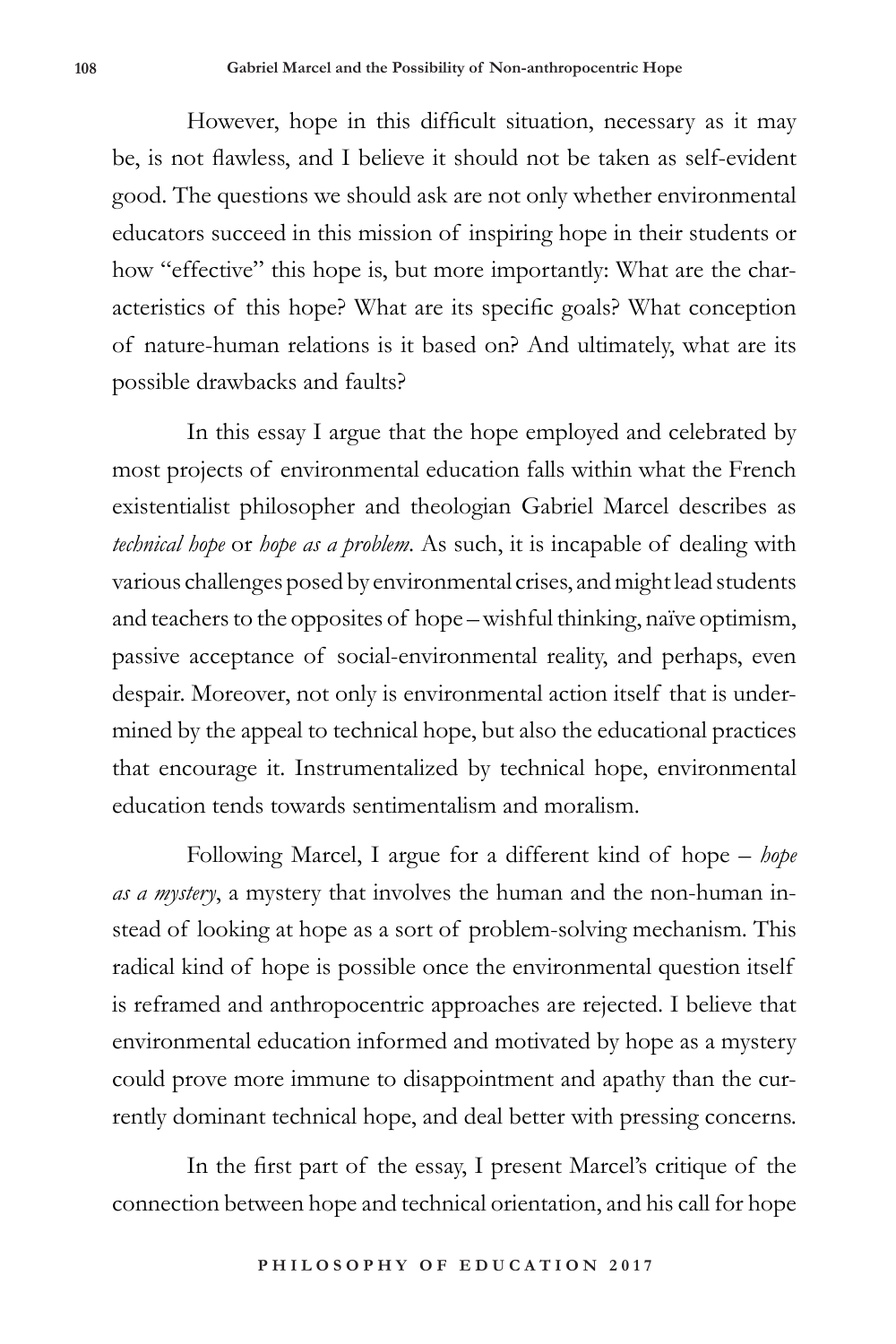as a mystery. Then, I briefly look at the state of hope in environmental education, and argue that in order for educators to adopt a non-technical view of the future, the relationship between humans and their surroundings should be reframed through a non-anthropocentric approach. Specifically, I suggest that environmental issues are not problems of *resource management* as commonly conceived. I show that Marcel's hope aligns with an alternative view of human/non-human relations, and I conclude by providing an example: the Japanese *satoyama* movement, which seeks to enliven the local pine forests and the way of life that sustains them.

### MARCEL'S CONCEPT OF HOPE AS A MYSTERY

In his essay on the metaphysics of hope, Marcel critiques the technical approach to the question of hope, and asks us to view hope as a "mystery and not a problem."2 Being a mystery, hope stands outside calculations, and it is not a "practical little problem of probabilities," as he calls it.3 It simply does not "lend itself to a calculation of possibilities on the basis of accepted experience." In a sense, the term I choose here for reasons of clarity - technical hope - is misleading because

> hope is not interested in the *how*: and this shows how fundamentally untechnical it is, for technical thought, by definition, never separates the consideration of ends and means. An end does not exist for the technical, if he does not see approximately how to achieve it.<sup>4</sup>

In opposition to the technical assertion that "I hope that so and so will take place," Marcel calls for an absolute affirmation of "I hope," lacking any definite objects of desire. The existential articulation "I hope," has, therefore, nothing to do with calculation. Since the objects of desire are unknown, at least in detail, no probability can apply to them.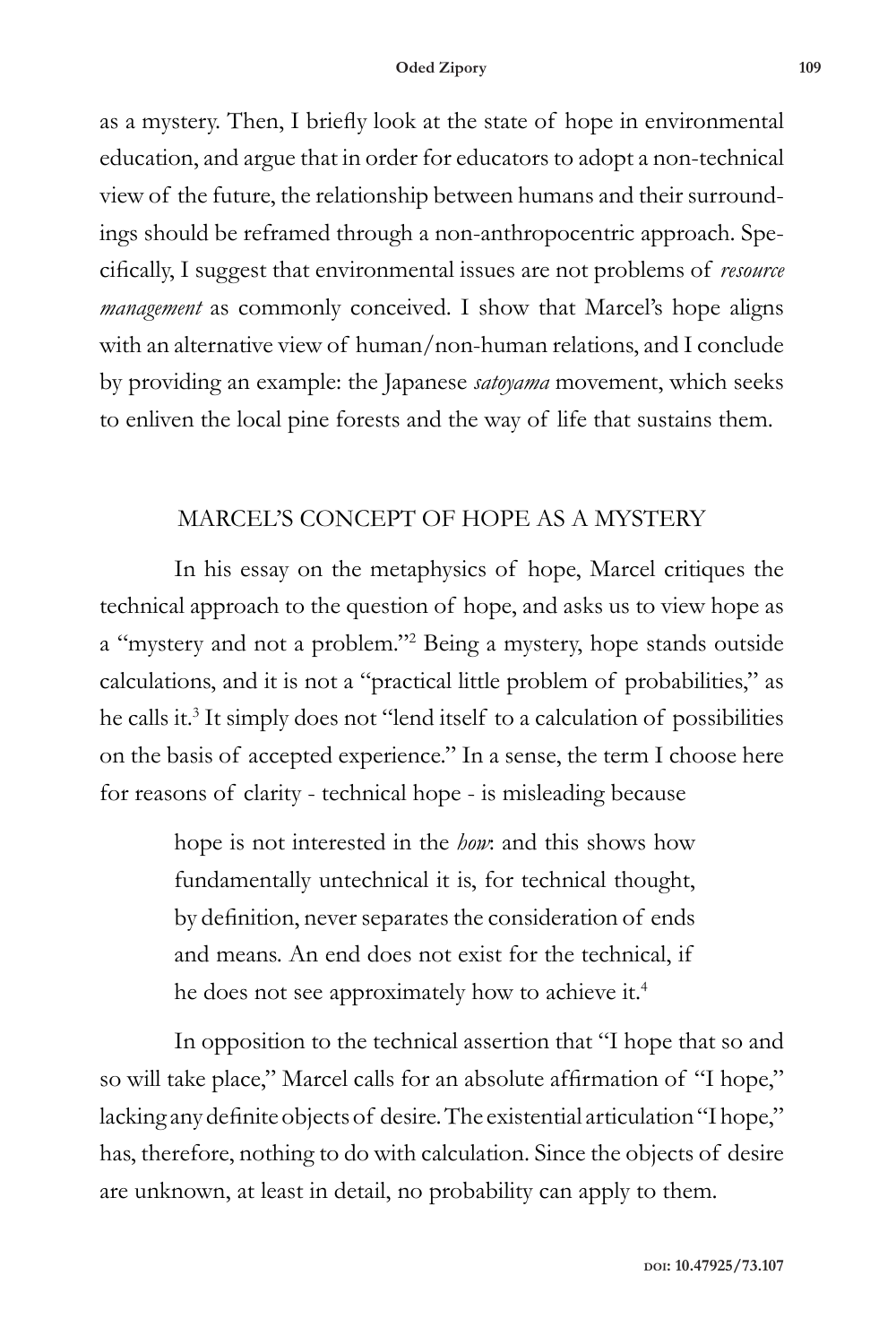In his book, *Radical Hope: Ethics in the Face of Cultural Devastation,*  Jonathan Lear makes a similar point about hope's breakdown with calculation and its inability to be directed towards predetermined ends. He argues that with radical hope not only is achieving the goals uncertain and difficult, but also the goals themselves are simply outside what the hopeful person is able to picture:

> What makes this hope *radical* is that it is directed toward a future goodness that transcends the current ability to understand what it is. Radical hope anticipates a good for which those who have the hope as yet lack the appropriate concepts with which to understand it.<sup>5</sup>

Technicality, or choosing the right means towards desired ends, is, therefore, completely impossible when the ends are unknown. Instead of probability calculations, hope requires "a commitment to the idea that the goodness of the world transcends one's limited and vulnerable attempts to understand it."6

How would this hope as a mystery look? And what exactly does it mean to radically hope for something I do not yet know? Marcel describes three important characteristics of the non-technical "I hope":

- 1. Patience and effortlessness For Marcel, the temptation to resist despair in dire situations does not involve any "sense of effort," and such a feeling is incompatible with hope in its purest form. He explains that these wrong efforts are intended to force one's personal rhythm on the rhythm of events beyond his reach, and thus create the common feeling of *impatience*. Alternatively, in hope as a mystery, one should wait for events to unfold in their own time.<sup>7</sup>
- 2. Communion of self and non-self Unlike the optimist, who considers things from a distance and "remains in the province of the 'I myself ',"8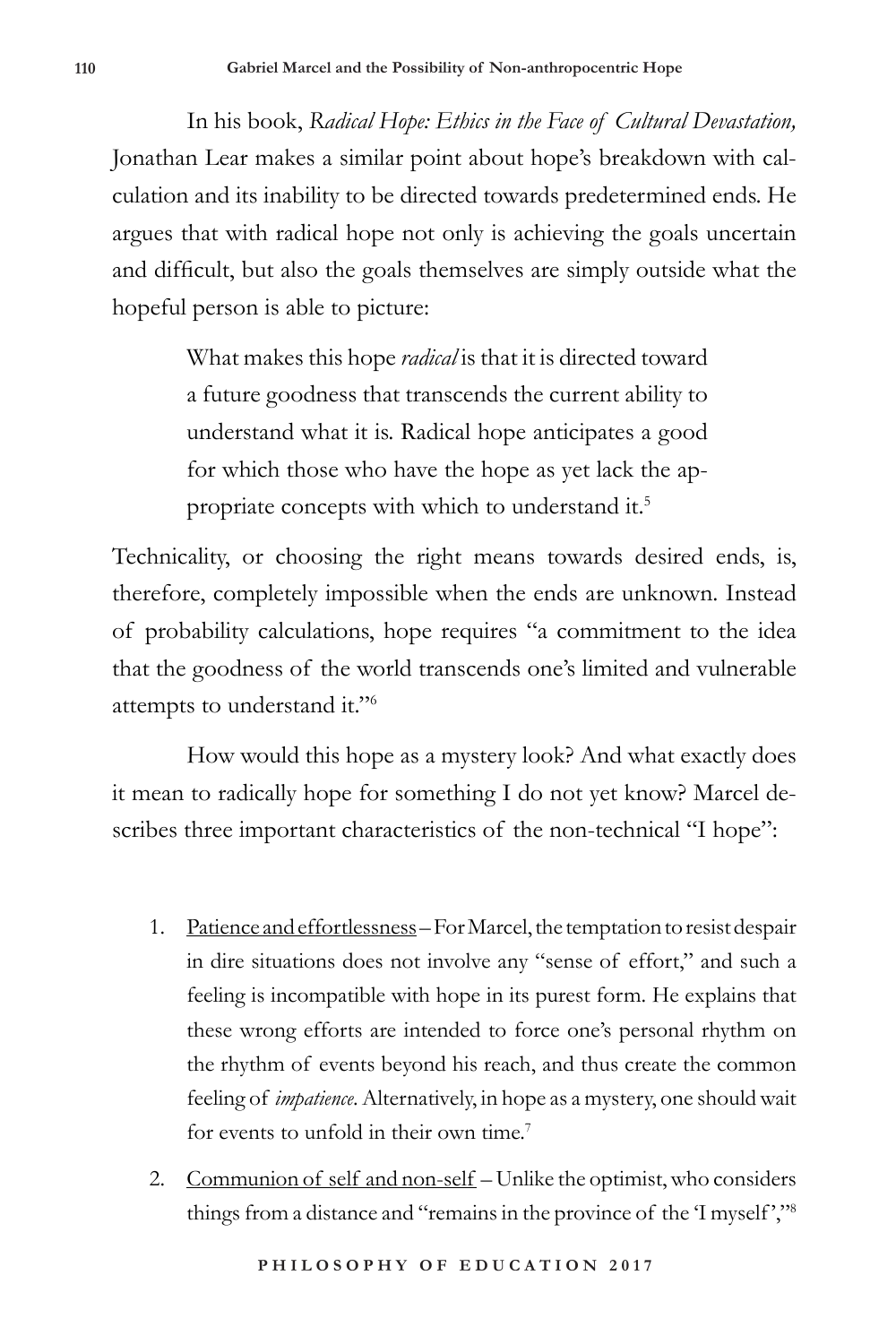Marcel's hopeful individual is involved in the situation and not just spectating it. Marcel writes:

A problem is something which I meet, which I find completely before me, but which I can therefore lay siege to and reduce. But a mystery is something in which I am myself involved, and it can therefore only be thought of as a sphere where *the distinction between what is in me and what is before me loses its meaning and initial validity*. 9

In radical hope a clear separation between human and non-human is no longer possible, nor is it desired. Deliverance from a dire situation is not only projected outside towards the circumstances, nor only towards objective "things," but also towards the inner self. Marcel writes: "In hoping, I develop in connection with the event and perhaps above all through what it makes of me, a type of relationship, a kind of intimacy comparable to that which I have with the other person when I am patient with him."10

While radical hope is associated with an indistinction between, or better said, a communion of self and non-self (whether it is with God, with nature, or with another person), despair is associated with isolation, and Marcel even wonders whether they are in fact identical.<sup>11</sup> In refusing the "not me," or in trying to control it, I captivate myself within my own heavily guarded walls. I am giving in to the "temptation of shutting the door which encloses me within myself and at the same time encloses me within time, as though the future, drained of its substance and its mystery, were no longer to be anything but a place of pure repetition."<sup>12</sup> In hope of the mysterious, radical kind, the hopeful person, her object of hope, and the challenges she faces, are all intertwined and changing together.

3. Inability and refusal to imagine future prospects – For Marcel, the situation of not being able to comprehend future goodness, as also described earlier by Lear, is not restricted to catastrophes but is ever-present,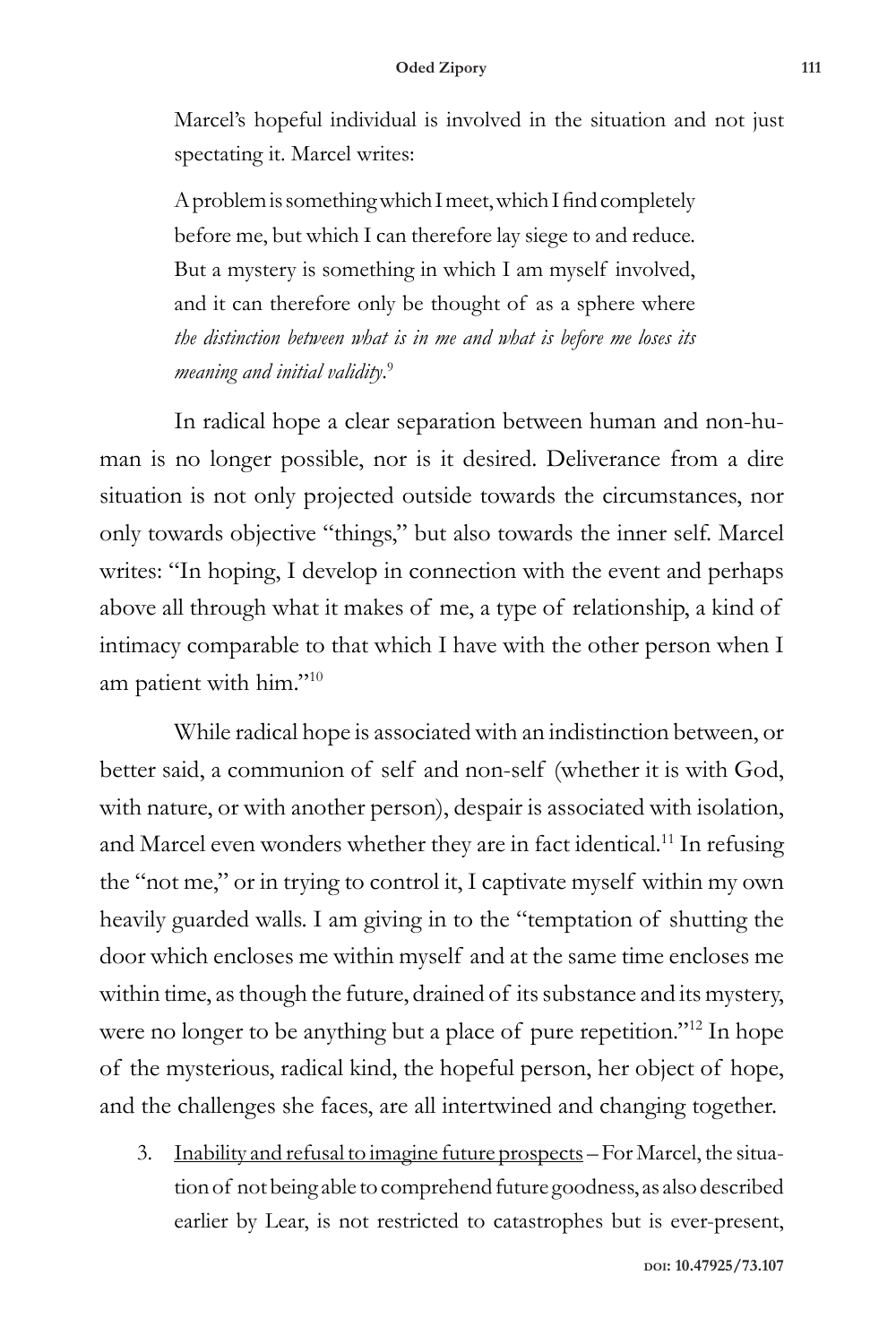although not in a self-evident or obvious way. It is not naturally felt, but requires special attention. The mystery of hope involves not only rejecting technical causality in regard to achieving certain ends, but also the full determination of these ends. In other words, we know not for what we strive. Moreover, we should actively reject the temptation to "know" that. While the urge to imagine a favorable future is undeniable, Marcel sees the imagining of prospects as wrong and potentially harmful. Yes, picturing relief is perhaps a psychological necessity, but nevertheless it is still an illusion serving the temptation of despair and not a characteristic of true hope. Ultimately, envisioning future prospects must be resisted, and hope should transcend imagination.13

Refusal to imagine and plan for the object of hope renders it immune to disappointment and the true hopeful person is the one who "transcends all possible disappointment and would experience a security of his being, or in his being, which is contrary to the radical insecurity of having."14 The fact that radical hope has a mysterious vision of the future is not a source of weakness, therefore, and it does not put it at a disadvantage compared to technical hopes, plans, "blueprints," or any carefully articulated utopias. Quite to the contrary, "hope draws its persuasive power from a vision yet to be unveiled."<sup>15</sup>

### ENVIRONMENTAL EDUCATION'S HOPE AS A PROBLEM

We would expect this kind of hope, with its unimaginable objects, requirement for patience, and potential involvement with the non-human world, to be important for environmental education. This, however, does not happen. Being oriented towards voluntary individual action, and heavily reliant on scientific "objectivity," environmental education tends to become a project in which hope is an empty signifier and a problem-solving instrument.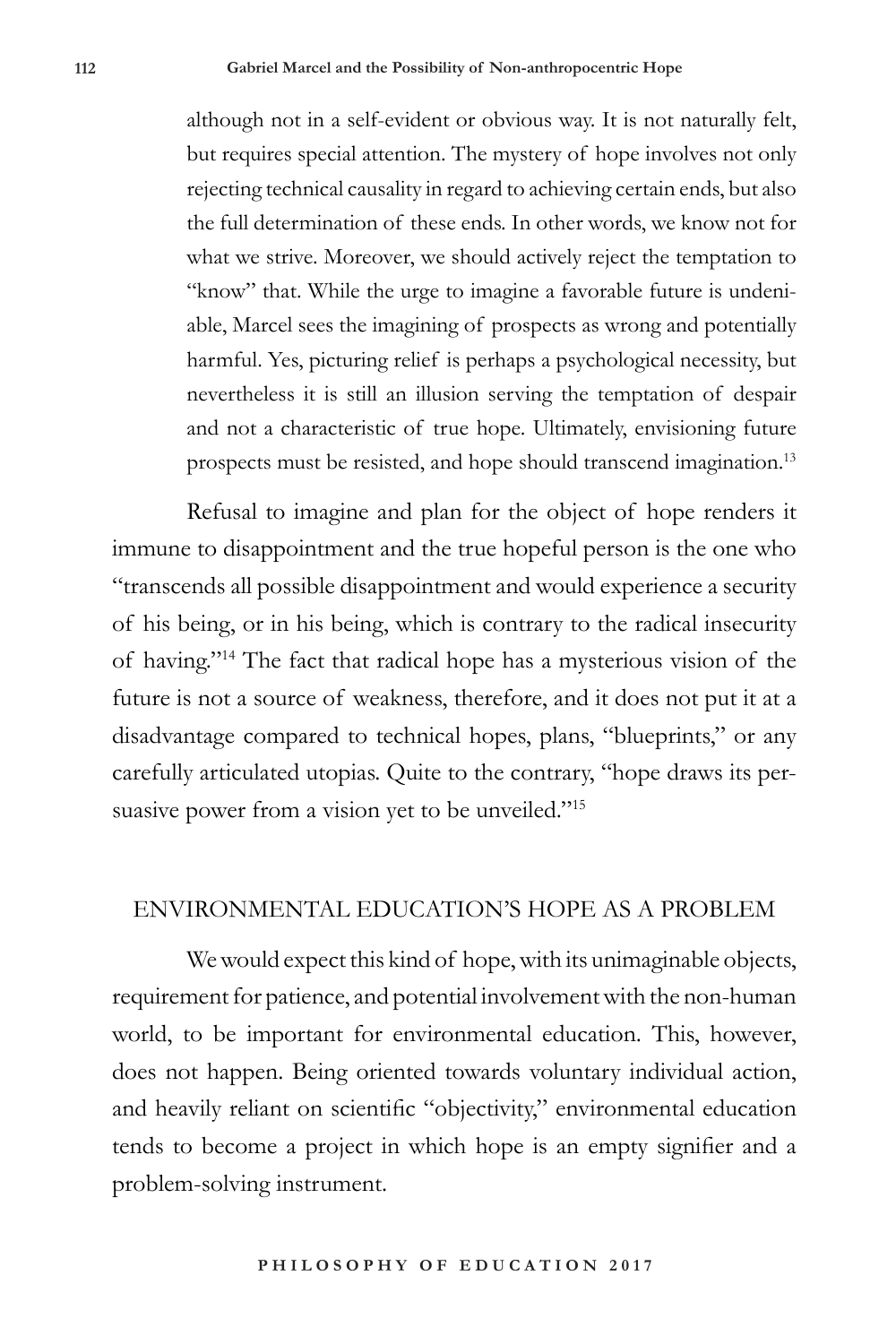The teacher, viewing human-environment relations as a solvable problem, hopes that the student will become more aware of the issue at hand, regard it as *problematic*, and voluntarily take personal responsibility over reducing the severity of present situation. In order to do so, both teacher and student must be hopeful about the impact of their actions, and anything that might interfere with this hope – political disagreements, local and global inequalities, or destruction of the environment by non-individual actors such as states or big industries – are moved aside or undervalued. Environmental education becomes then a quasi-religious endeavor that is based on a romantic and sentimental identification with the earth as a whole, a sense of unity between all humans, a false conception of individual agency, and a naïvely optimistic view according to which the crisis will eventually be overcome, if only we were to become more hopeful and more responsible. In short, as the environmentalist educator and scholar John Huckle indicates, environmental education becomes "an evangelical mission. People are to be converted; their hearts and minds, their values changed."16

Nothing exemplifies the pastoral nature of environmental education, as well as its notable success, better than the practice of *recycling*. I see recycling as paradigmatic for environmental education as it involves scientific knowledge, skills, and moral attitudes; it is necessarily tied to individual action, and it requires personal responsibility for the future. Recycling, much like environmental education in general, is understood as clearly a good thing. It is beyond controversy. While students and the public become increasingly committed to reduce, separate, and recycle their waste, there are serious doubts about the effectivity or even rationality of recycling.17 These doubts, however, do not seem to have any impact. When trying to explain why "zero-waste" policies continue to be advanced despite objections from pro-environment scientists, *New York Times* author John Tierney addresses the sentiments tied to recycling: "Recycling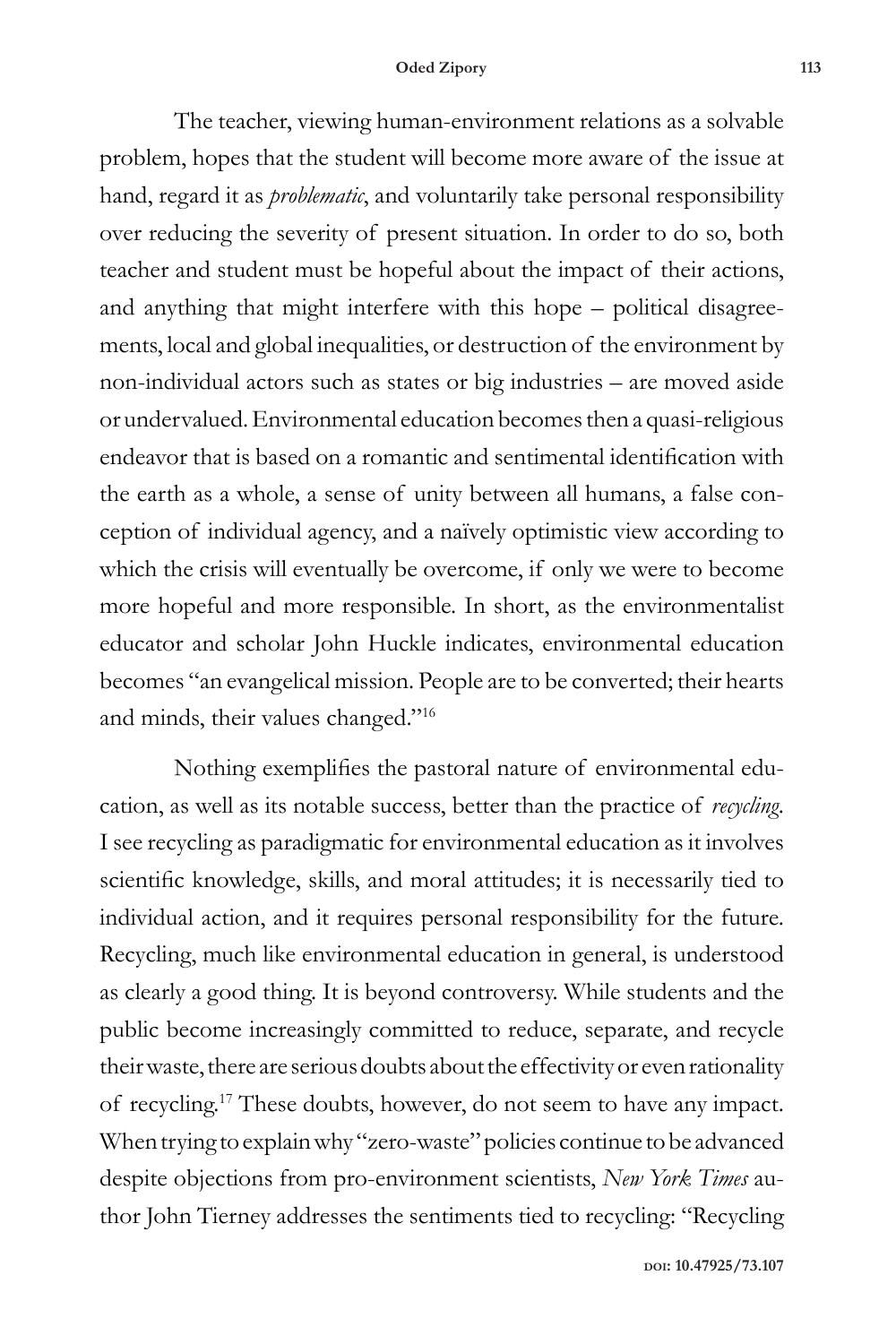intuitively appeals to many voters: it makes people feel virtuous. … It is less an ethical activity than a religious ritual, like the ones performed by the Catholics to obtain indulgences for their sins."18 The problem, then, is that environmental education in this optimistic, technically-hopeful, "evangelical" form is unfit to deal with these questions, and probably with many more besides.

## HUMAN/NON-HUMAN RELATIONSHIPS AS A CONFRONTATION WITH THE MYSTERY OF RESURGENCE

Taking a step back from recycling to a more general view of environmentalism, I contend that as long as our relationship with the environment is framed as a "problem" between two distinct entities, hoping in a technical manner is probably the right and only thing to do.

Yet there are different ways to understand human/non-human relationships. A useful distinction would be between the common way of understanding the current crisis as primarily a question of *resource management*, and an alternative view of it as a confrontation with the *mystery of resurgence.* According to the first view, the natural world is a collection of resources we should use wisely so they will not be totally consumed. Even if we assign nature with intrinsic value (for example, if we believe that animals or rivers make our life fuller simply because of what they are, not only due to their practical use), nature is still regarded as a potentially perishable resource that, hopefully, will be managed less poorly. Environmental challenges are, in this view, basically technical. Although solving these problems might require us to employ non-technical traits such as moral strength, wise political decision-making, and scientific creativity, at their core they still are questions of choosing the correct means to achieve the goal of sustaining the world as a viable resource. Hope in the *resource management* approach is therefore ultimately technical.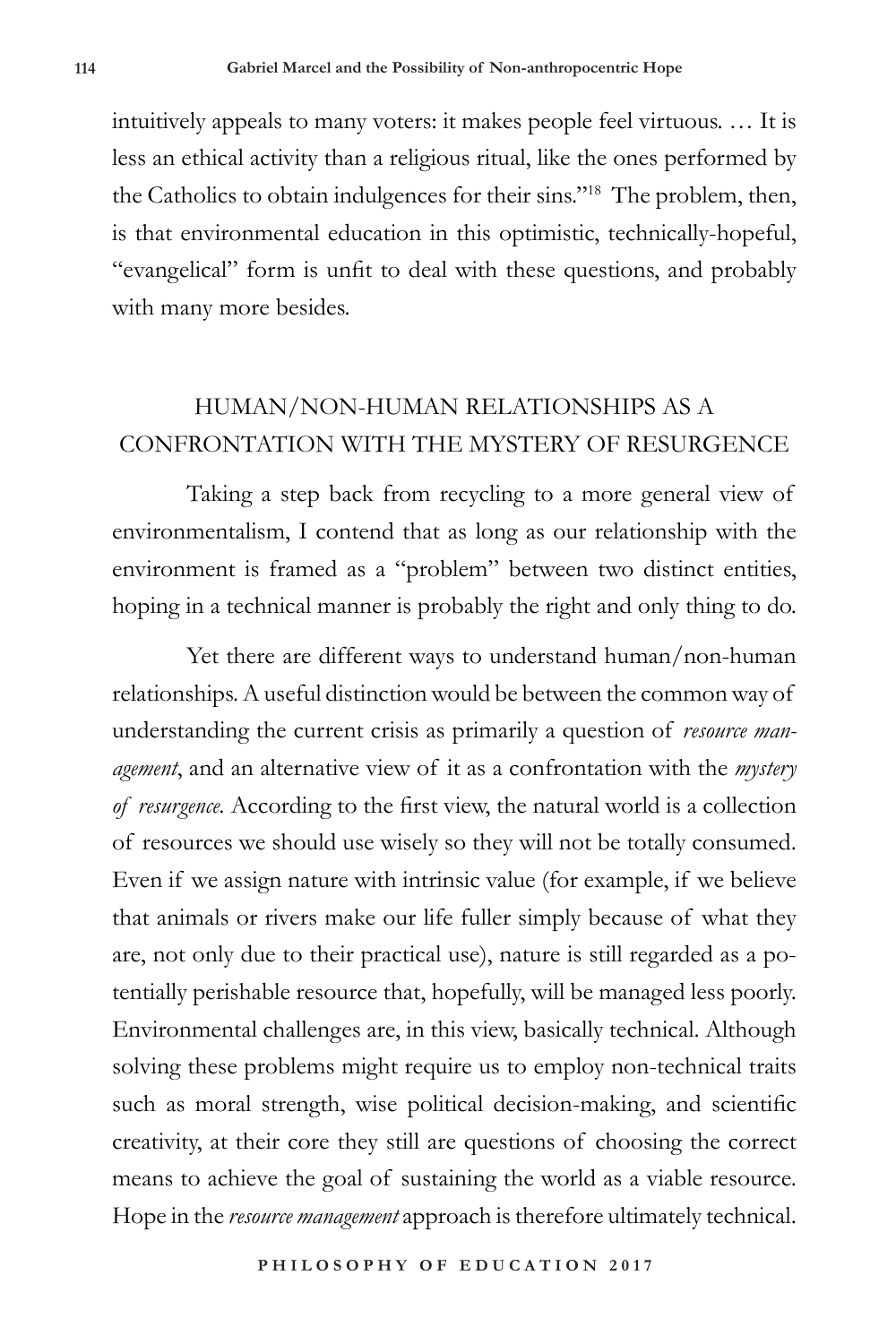As for the alternative, the etymologic root of the word "resource" implies a more fundamental question we face, and calls for a different kind of hope. In his article "Salmon of the Heart," Tom Jay traces "resource" back to the religious attitude towards nature:

> In current usage, "resource" means raw material or potential energy. We have resource planning, resource development and resource allocation. In our day "resource" denotes an energized plastic something we practice our clumsy cleverness on. But beneath current usage lies a deeper religious information. Etymology reveals that "resource" derives from "surge" and "re." "Re" means back, return, refund. … Surge is a contraction of Latin *subregere*, to rule or direct from below. In its root sense, its heart sense, "resource" is a recurring directed energy sent by powers hidden from view. A "resource" surges back, sent by a hidden power.<sup>19</sup>

Following this short inquiry, we could understand the environmental crisis not as the consequence of natural *resource* mismanagement, but as an enduring challenge of living with the mystery of natural *resurgence*. As such, it primarily concerns the loss or potential loss of life, whether we are talking about the loss of individual lives, the loss of life forms, or the loss of our beloved life styles, our "life as we know it."

More reasons to depart from the *resource management* approach come from contemporary critiques of mainstream environmental ethics, and, in particular, critiques on environmental ethics' (and environmental education's) anthropocentrism. In general, postmodern critiques of environmental ethics target the modern assumption that man is separate from and in control of nature, his mind "grown above nature."20 Special attention is given by these critiques, then, to reformulating the interac-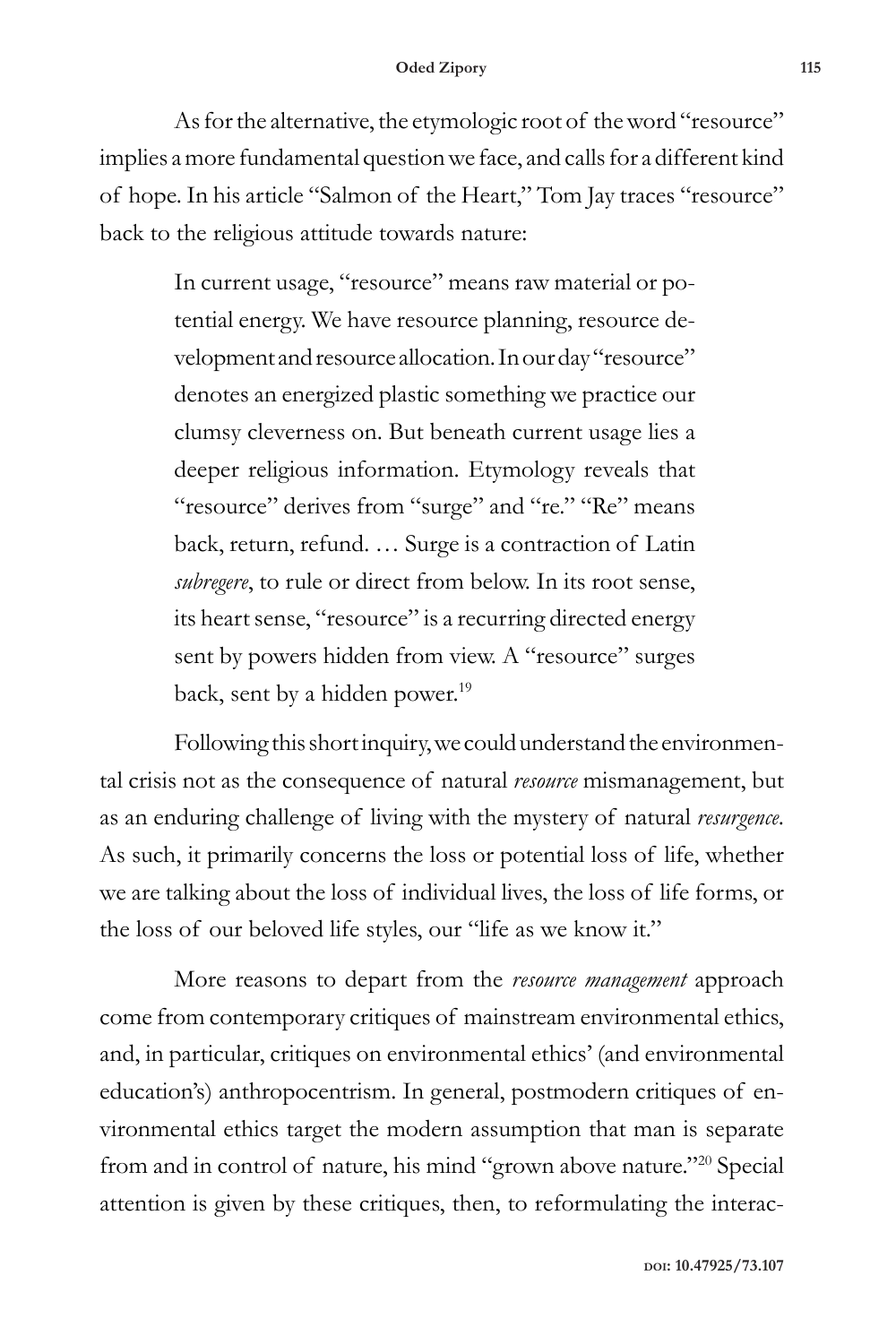tions between humans and the non-human world from a perspective that does not privilege the former nor does it view the human as completely distinct from its surroundings. Where traditional environmental ethics ask about humans' responsibility over their environment and in what ways it should be taken, postmodern theories call into question the very boundary between these allegedly separate realms. Or as Tony Fry and Anne-Marie Willis put it: "we must recognize that there is no 'outside' from which to speak or act; we must gain a new normative matrix for the conception and production of the world."21

If we are to accept this indistinction between human and non-human, and view the environmental crisis as a threat to the resurgence of nature – human life included – then the important implication is that environmental education does not concern technical issues or, at least, it does not only concern problems to be solved by employing the correct means. Developing a different approach towards nature will require hope that transcends technicality and radically involves the hopeful teacher and student with the mystery of what Jay calls "powers hidden from view."<sup>22</sup>

Marcel's hope seems fit for a non-anthropocentric environmental education. First, like the postmodern critic who rejects the separation between the human self and the environment, the student sees it as a mystery in which he is necessary involved, instead of viewing it as a problem fully posed before him. A sense of communion between self and the world could then replace or substantiate differently students' sense of moral responsibility for their surroundings. Second, hopeful environmental actions will be taken *patiently,* in Marcel's sense of the word; meaning, not enforcing one's individual rhythm on the unique rhythm of the other, i.e., nature's own pace. Third, and finally, the unimaginability of mysterious hope and its rejection of predetermined ends seems to be the only viable answer to the question raised by Lear: How can we both *remain ourselves*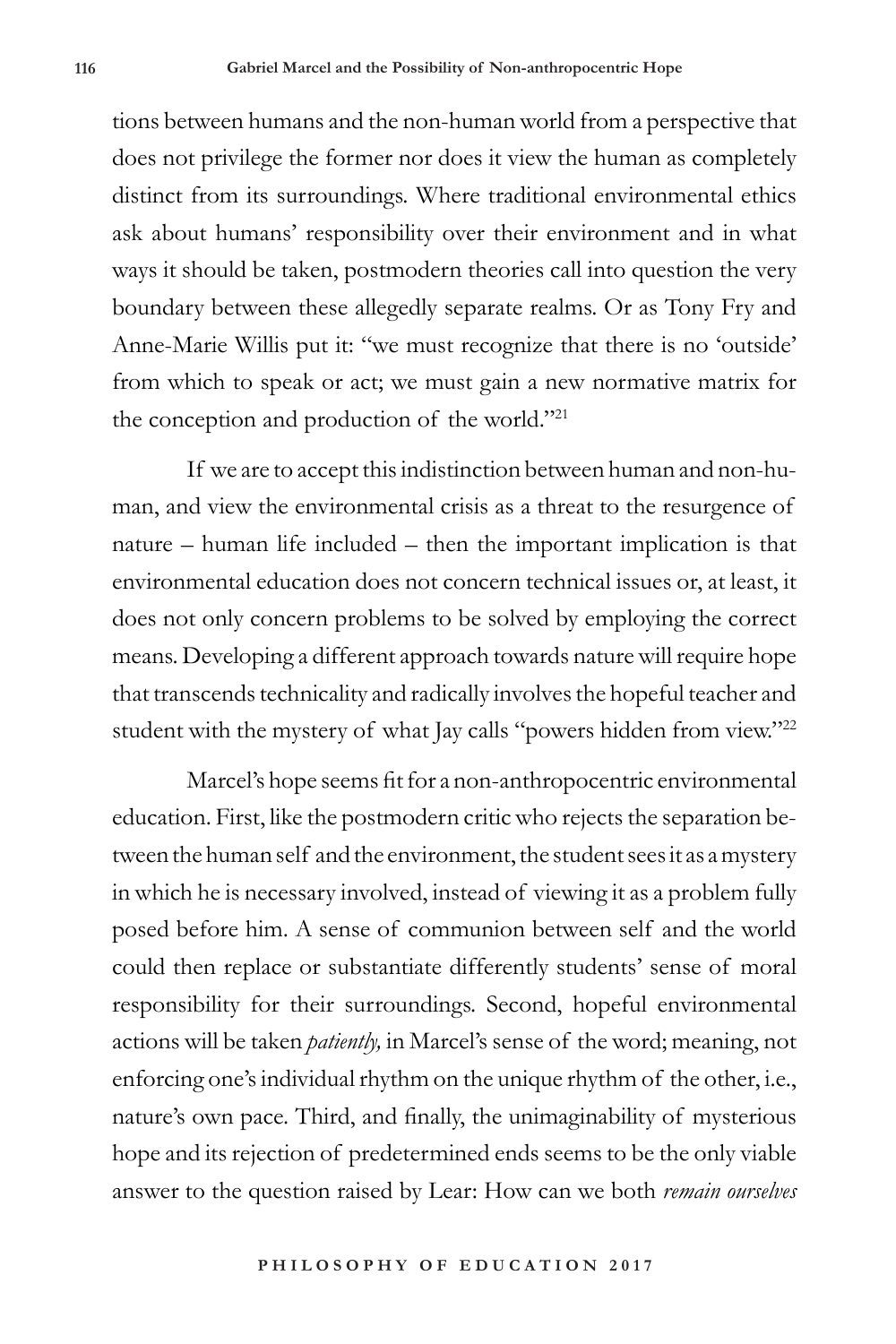#### **Oded Zipory 117**

and *survive* without one goal undermining the other?<sup>23</sup> Regarding our environmental situation, and assuming we reject both accelerated modernism in the form of technological optimism and pre-modernity in the form of a romantic "return to nature," the basic question we need to ask is: *How can we remain our modern selves while not destroying the very things that enable our survival?* This question simply cannot be answered as a technicality of means and ends; we cannot imagine or conceptualize the answer at this point nor can we know what our goals should be. Moreover, we should reject definite ends that promise to "solve the problem," such as slogans like "sustainable development," "zero-waste," and others. At least we can be aware of the dangerous temptation they present.

## HOPING FOR MUSHROOMS (AND HUMANS)

To conclude, I want to speak a little about mushrooms with reference to the example of the Japanese *satoyama* movement.

Originally, *satoyama* means the management of forests, foothills, and fields by local farmer communities. Specifically, it is the practice that allowed farmers to supplement their livelihood by use of the forest, for example, by collecting young and fallen leaves as fertilizer for their fields, collecting wood for charcoal and construction, or gathering mushrooms. The result of these centuries-old practices is a fascinating ecosystem – natural, yet with "human touch written all over it."24 Rapid urbanization, shifting from charcoal to other resources, and the use of chemical fertilizers, have caused the *satoyama* forests to gradually disappear, and their characteristic pine trees to become extremely rare.

In the 1980s and 1990s a movement to revitalize these ecosystems emerged in Japan, with hundreds of groups calling for a livelihood that is harmonious with nature and biodiversity, and that goes hand in hand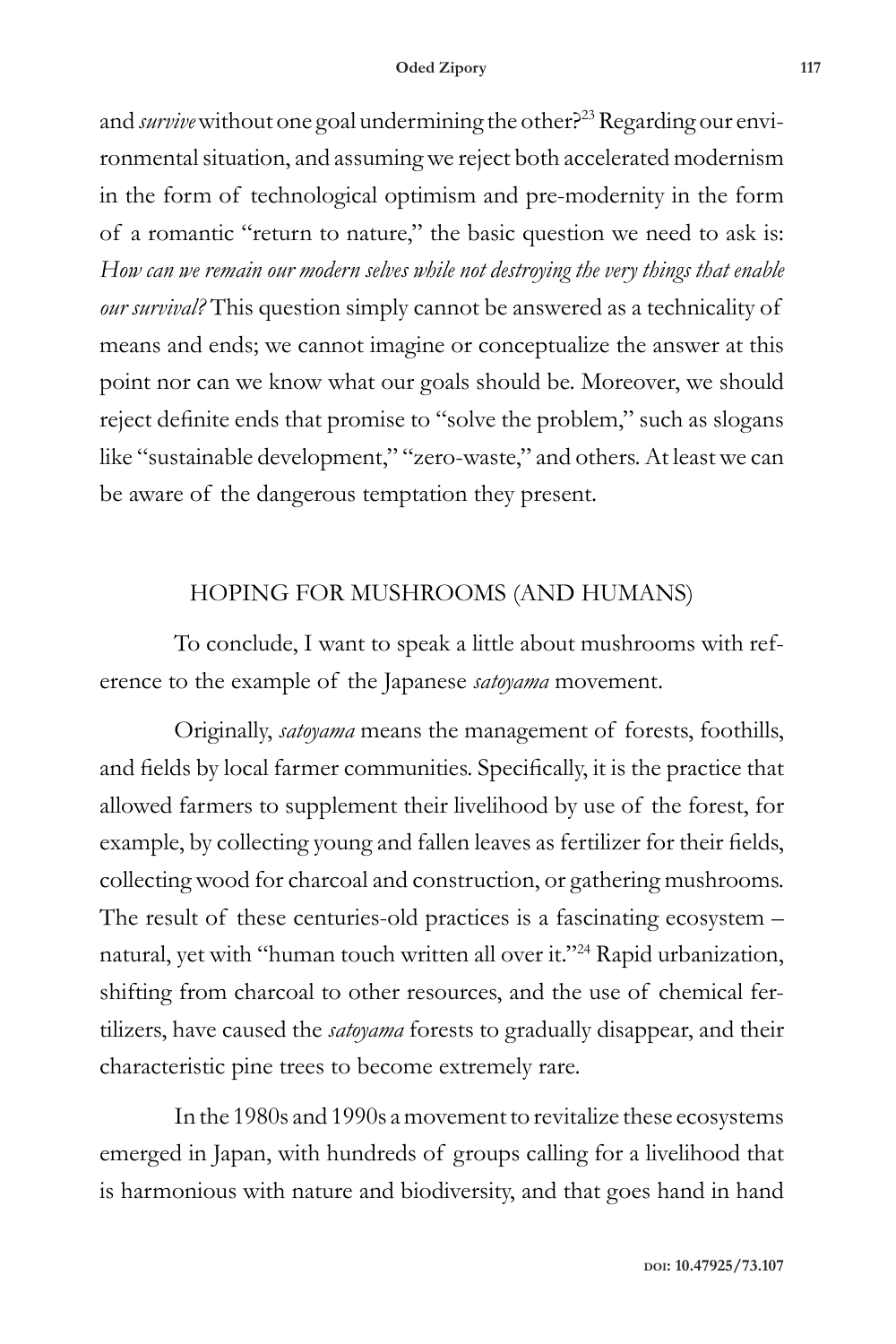with human well-being. One of the symbols of this movement, perhaps the most prominent one, is the popular *matsutake* mushroom, which forms a symbiotic relationship with the pine trees. Due to the decline of the *satoyama* forests and of the pines, the mushroom, once common in Japan, is now harvested elsewhere and shipped to Japan where it is sold at amazingly high prices. In a way, the efforts of the *satoyama* volunteers are directed towards and culminate in the *matsutake*, and its reemergence is, for them, the most notable sign of success. The motto of the Kyoto *satoyama* volunteers, for example, is "let's revitalize the forest, so we can all eat *sukiyaki* [typical dish with mushrooms]." Strange as this crusade might seem at first, there is much to be learned from this initiative and from its underlying assumptions regarding hope, human agency, uncertainty, and the renewal of the non-human as well as the human.

In her book *The Mushroom at the End of the World: On the Possibility of Life in Capitalist Ruins,* the anthropologist Anna Tsing studied the *satoyama* activists, and the challenges they face.<sup>25</sup> According to Tsing, the basic problem with revitalizing a forest is that it cannot be addressed in a strictly technical manner. Because this ecosystem is a complex assemblage of human and many non-human species, exact predications about the chances of success are almost impossible. Radical hope is a must. In other words, revitalizing a forest is fundamentally different from growing a garden. Unlike the mainstream Western conception of preservation according to which forests are better off left alone, the Japanese pine forests suffer from under-use; they require human action and they die without it. Yet, unlike in gardening, these actions are never simple means towards ends. In their indirectness they refuse technicality.

The dichotomy between the human and the non-human is but one of many that *satoyama* work undermines, and hope's communal characteristic is shown here in more than one way. Another that is perhaps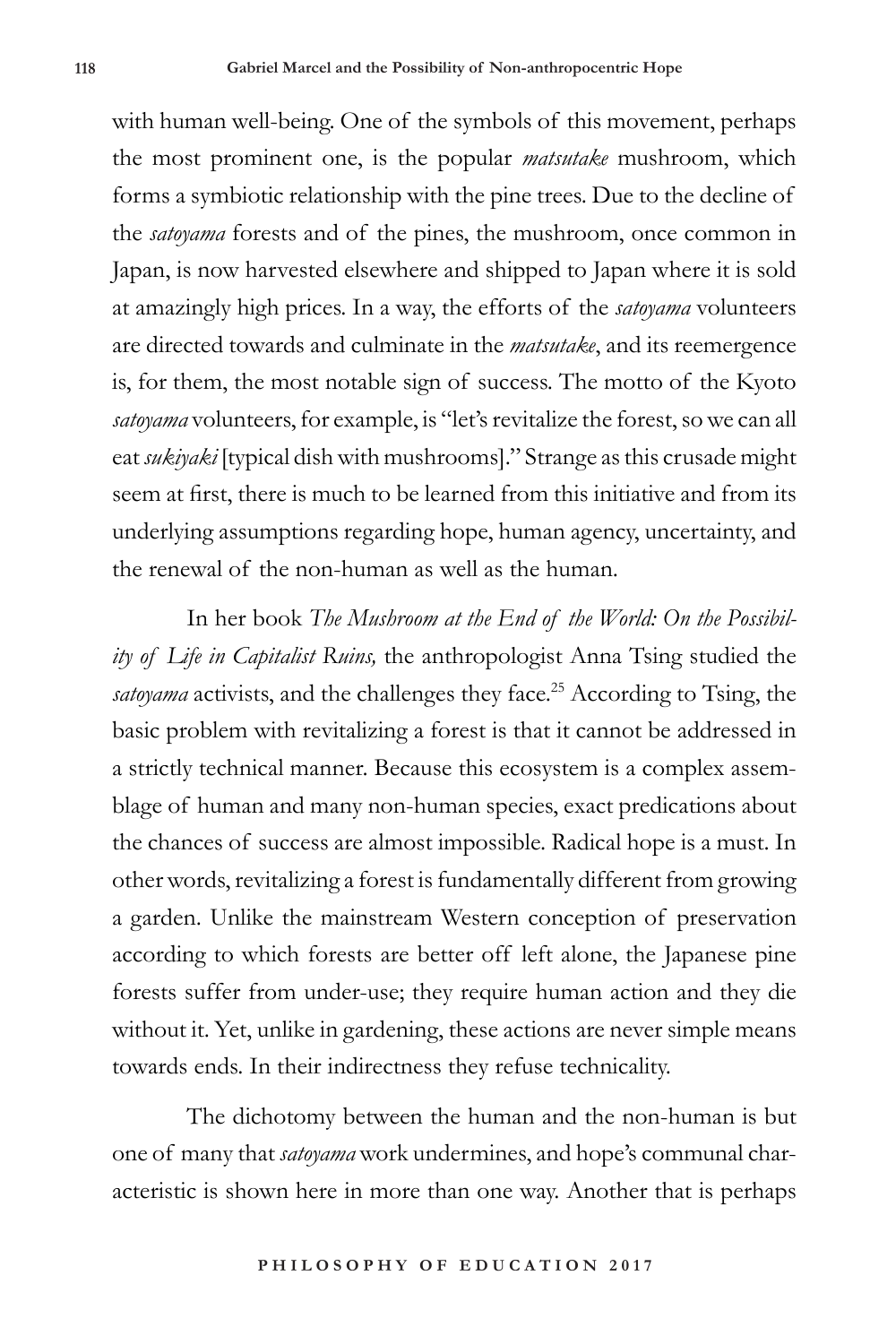closer to education is the close relationship between scientific knowledge and the knowledge held by elderly farmers.<sup>26</sup> And yet another dichotomy that proves unfit for describing the *satoyama* movement is the one between work and leisure or doing and learning. Tsing quotes a volunteer saying, "There is more involved than helping out peasants – and pines. *Satoyama* work remakes the human spirit."27 By working together, the *satoyama* activists are turning the forest into a site of true *re-creation*, in the fullest sense of the word.

Looking more closely at the *Satoyama*'s "goal" – the desired mushroom – it's clear that this is a very strange object for hope. A hybrid of living organism and plant, it is ephemeral and no long-term benefits can be gained from it. In its temporality and short life span the mushroom symbolizes not a "back-to-nature" redemption, but a momentary achievement in "picking through the heap of alienation," as Tsing puts it.28 Moreover, the *matsutake* encapsulates an element of unpredictability that cannot be diminished or overcome. The volunteers have no way of knowing if the mushrooms will appear when expected; all they can do is hope that their actions have somehow contributed. Relinquishing the notion of progressive advancement leads to a focus on the "livable hereand-now," and allows the volunteers to act, and to educate themselves and others, without "knowing where the world-in-process is going."29

Finally, the hope of the *satoyama* volunteers suggests another promising contribution to environmental education. While now it is focused on moral obligations (often accompanied by a feeling of guilt), hope as a mystery could open environmental education to feelings of joy, self-fulfillment (better said, mutual-fulfillment), and belief in the ability of the world to become radically different from what we expect it to be. Adopted by educators, radical, mysterious hope could help in transforming environmental education from a moralistic, "evangelical"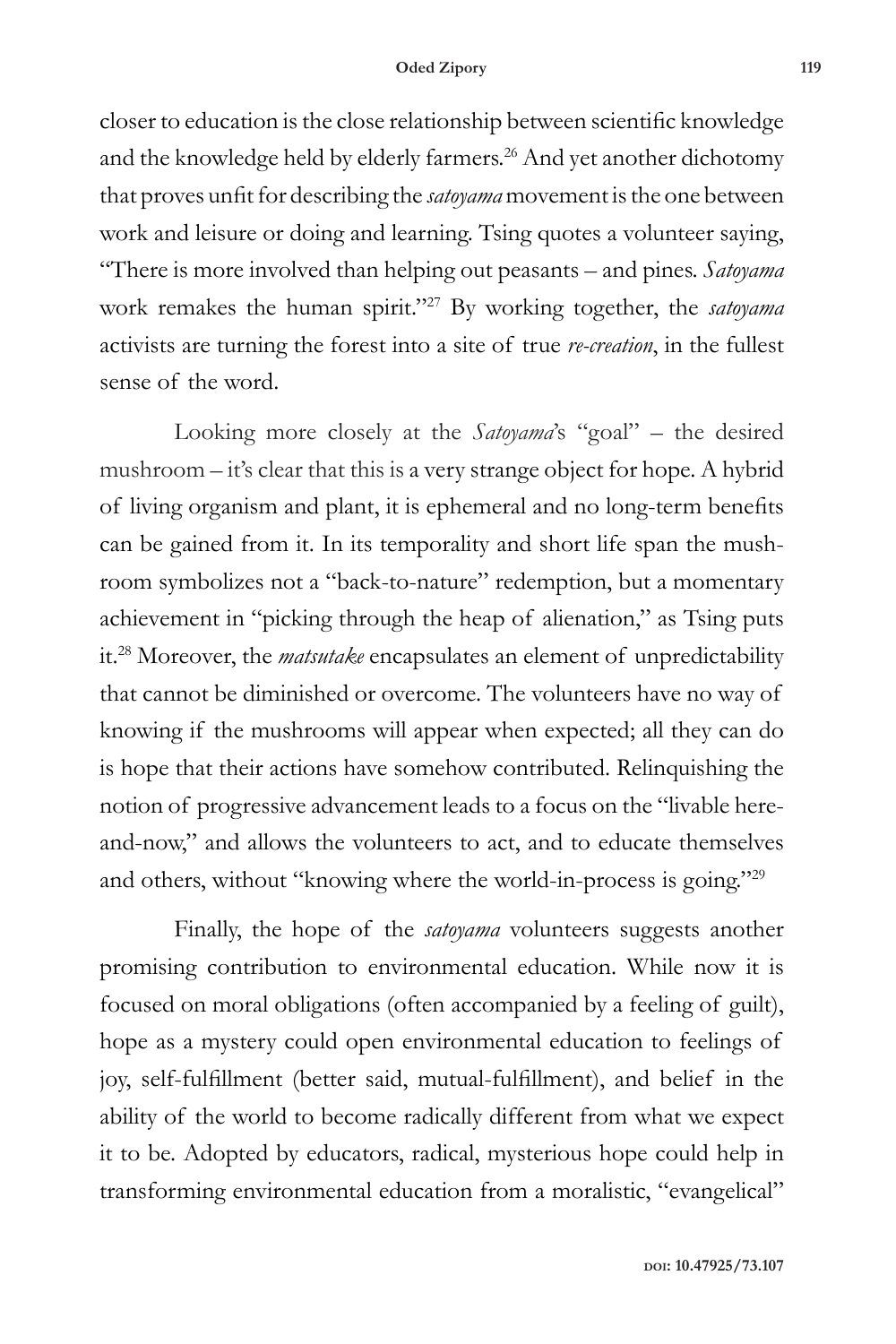work into a different kind of engagement with ourselves and with our surroundings – human and non-human. Perhaps then we will be better suited to deal with a crisis, which is environmental but also social and political, as compelling as the one we are facing.

1 Taken from the title of the influential educator and environmental activist David Orr's essay collection, *Hope Is An imperative: The Essential David Orr* (Washington, DC: Island Press, 2011).

2 Gabriel Marcel, *Homo Viator; Introduction to a Metaphysic of Hope*, trans. Emma Craufurd (London: Gollancz, 1951), 35.

3 Ibid., 29.

4 Ibid., 51.

5 Jonathan Lear, *Radical Hope: Ethics in the Face of Cultural Devastation* (Cambridge, MA: Harvard University Press, 2006)*,* 103.

6 Ibid., 95. David Halpin also differentiates between "ultimate" and "absolute" hope, in a way that echoes, and is to some extent based upon, Marcel's conception of hope. David Halpin, *Hope and Education: The Role of the Utopian Imagination* (London: Routledge, 2003).

7 Ibid., 36.

8 Ibid., 34.

9 Gabriel Marcel, *Being and Having: An Existentialist Diary (*New York: Harper & Row, 1965), 117, italics added.

10 Marcel, *Homo Viator*, 40.

11 Ibid., 58.

12 Ibid., 60.

13 Marcel, *Homo Viator*, 45.

14 Ibid., 46.

15 Verena Kast, *Joy, Inspiration, and Hope* (College Station: Texas A & M University Press, 1991)*,* 136.

16 John Huckle, "Ten Red Questions to Ask Green Teachers," *Green Teacher*  1, no. 2: 11-15, 13.